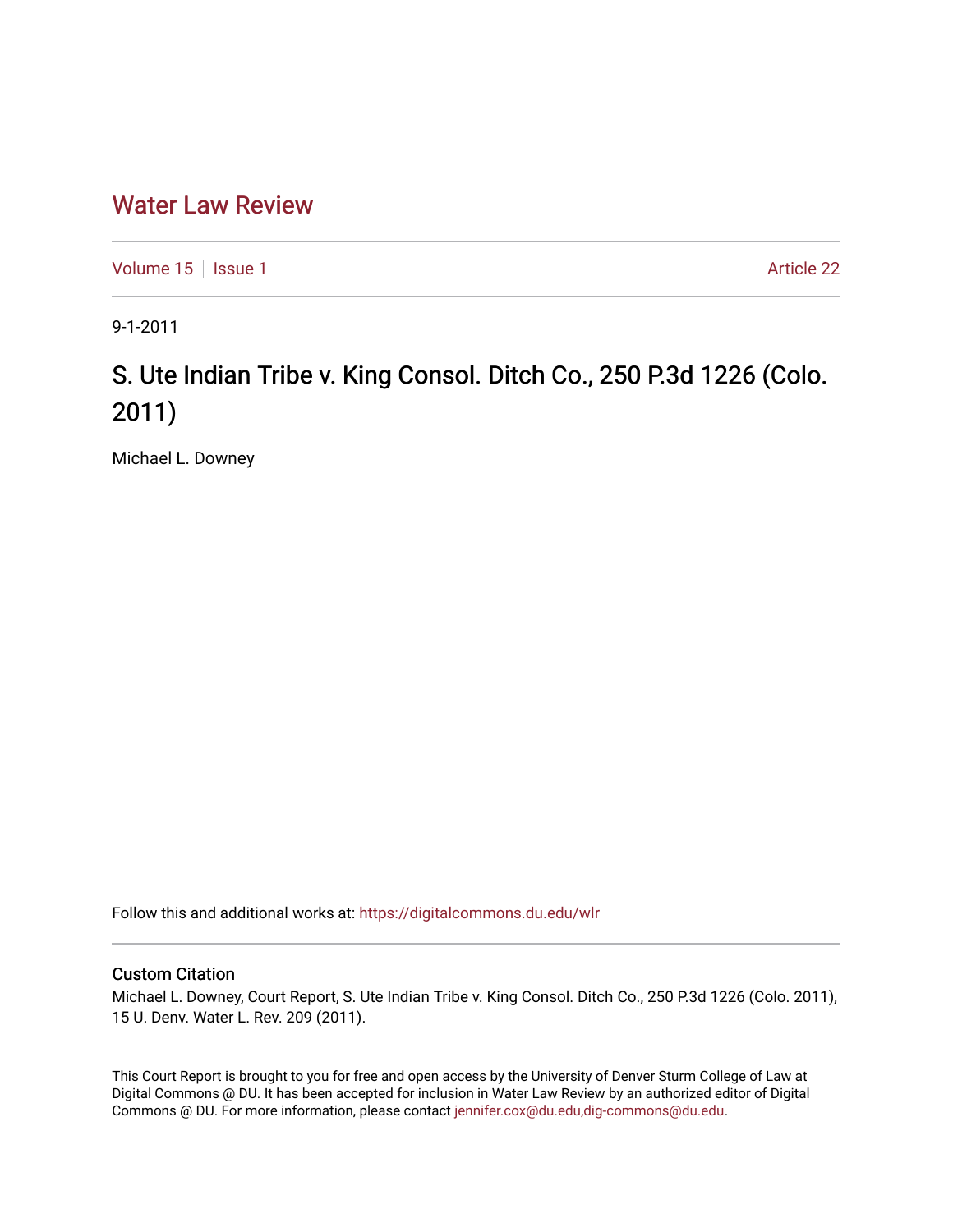power. The district court found that the District's withholding of the approval was unreasonable because the District itself was unable to provide water service. The district court held that it was within the Town's police powers to require the dedication of water rights as a condition of subdivision approval.

The Colorado Court of Appeals upheld the district court's ruling. The appellate court concluded that the District's attempt to bar the Town from furnishing water service was an unreasonable exercise of their approval power because it had neither the intent nor financial resources to provide water service itself.

The Colorado Supreme Court granted certiorari. The court began with an overview of the powers that the General Assembly conferred to special districts and statutory towns. Special districts have the power to "acquire water rights and construct and operate lines and facilities within and without the district," while statutory towns have general police powers. The court then discussed the two applicable sections of Colorado statute that address the operation of water and sewer systems. Because special districts are considered municipalities for the purposes of the statute, the powers conferred apply to both the District and the Town. The statute prevents one municipality from providing water services in another municipality without the approval of the other municipality.

The District argued that it must approve the Town's furnishing of water services because their territories overlap. The Town argued that because the District was unable to provide water services, the District could not prevent the Town from providing water services. The court looked at the statute as a whole and determined that consistent with case law and the legislative intent, the statute intended to promote rather than hinder, an essential service. Therefore, the approval power was not unlimited and must **be** exercised reasonably. The court held that the District could not prevent the Town from exercising its police and land use powers to promote public health and to regulate the distribution and supply of water to its own residents within its own territory.

The court affirmed the judgment of the court of appeals.

*J. Tobin Weiner*

**S.** Ute **Indian Tribe v. King Consol. Ditch Co., 250 P.3d 1226 (Colo.** 2011) (holding that a water rights determination can include reviews of prior court decrees and the service requirements for such water rights determinations are satisfied **by** resume notice and newspaper publication).

Between 2001 and **2006,** seven of the eight ditch companies with water rights in the Pine River system ("ditch companies") filed applications for winter stock watering rights. The Southern Ute Indian Tribe ("Tribe"), another rights holder on the Pine River, filed statements of opposition to each application. After consultation, the state Division Engineer determined that the applications were unnecessary because pri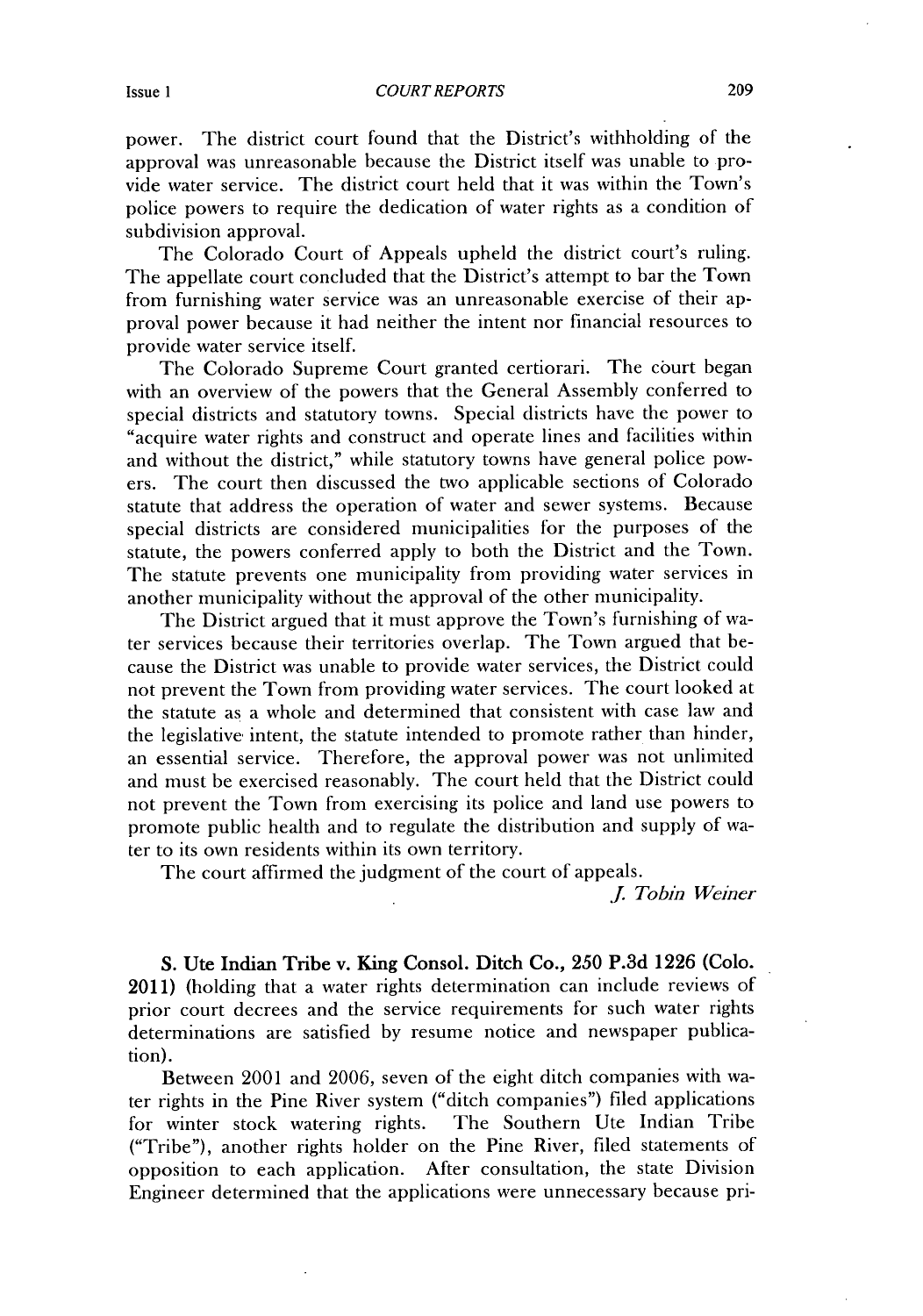or decrees in 1934 and **1966** allowed for incidental non-irrigation uses of the water, such as stock watering in winter.

The parties entered into settlement negotiations in light of the Engineer's determination but failed to reach a settlement. In March **2009,** the ditch companies filed a consolidated application for a water rights determination in the Water Court Division Seven ("water court"), asking the water court to find that the prior decrees allowed winter stock watering. The court then gave notice of the application in a resume published in a local newspaper. Two months later the ditch companies filed a verification of the application, which Colorado law required for a water rights determination.

In May **2009,** the Tribe filed an untimely statement of opposition to the application. The tribe therefore included a motion to intervene, asking the court to excuse the untimely statement of opposition. In the **fil**ing, the Tribe argued that the water rights determination was invalid because of the failure to verify the application and because the application should have been **filed** as an action for declaratory judgment. **A** declaratory judgment action would have been subject to the Colorado Rules of Civil Procedure **(C.R.C.P.),** which required personal service on affected parties such as the Tribe. This differed from the rules for water rights determinations, which merely require resume notice. The water court held the ditch companies timely **filed** their verification of the water rights determination because the verification related back to the original filing in March **2009.** The water court also denied the statement of opposition from the Tribe as untimely and used its discretion to deny the motion to intervene because it would delay the proceedings and force the expenditure of unnecessary time and resources. The Tribe then appealed to the Colorado Supreme Court ("court").

On appeal, the court considered: **1)** whether a water rights determination included a review of prior decrees and whether resume notice and newspaper publication was sufficient notification for interested parties; 2) whether the relation back doctrine can apply to a belated verification of a water rights determination; and **3)** whether the water court abused its **dis**cretion in denying the motion to intervene.

First, the court looked at the plain language of the statute governing water rights determinations and **held** that a determination was not limited to a plan or change in plan. The court considered the definition of "determination" in the Webster's New International Dictionary and the statutory definition of "water right." Here, the ditch companies were taking action so that the water court could determine whether prior decreed water rights included winter stock watering. As such, the court could properly characterize the ditch companies' application as a water rights determination.

The court then turned to the question of notice **requirements. The** C.R.C.P. required personal service on affected parties, however, the statutes provided less stringent notice requirements for matters of water. **By** filing a water rights determination, the ditch companies had to meet the less stringent statutory notice requirements. Resume notice **by** the water